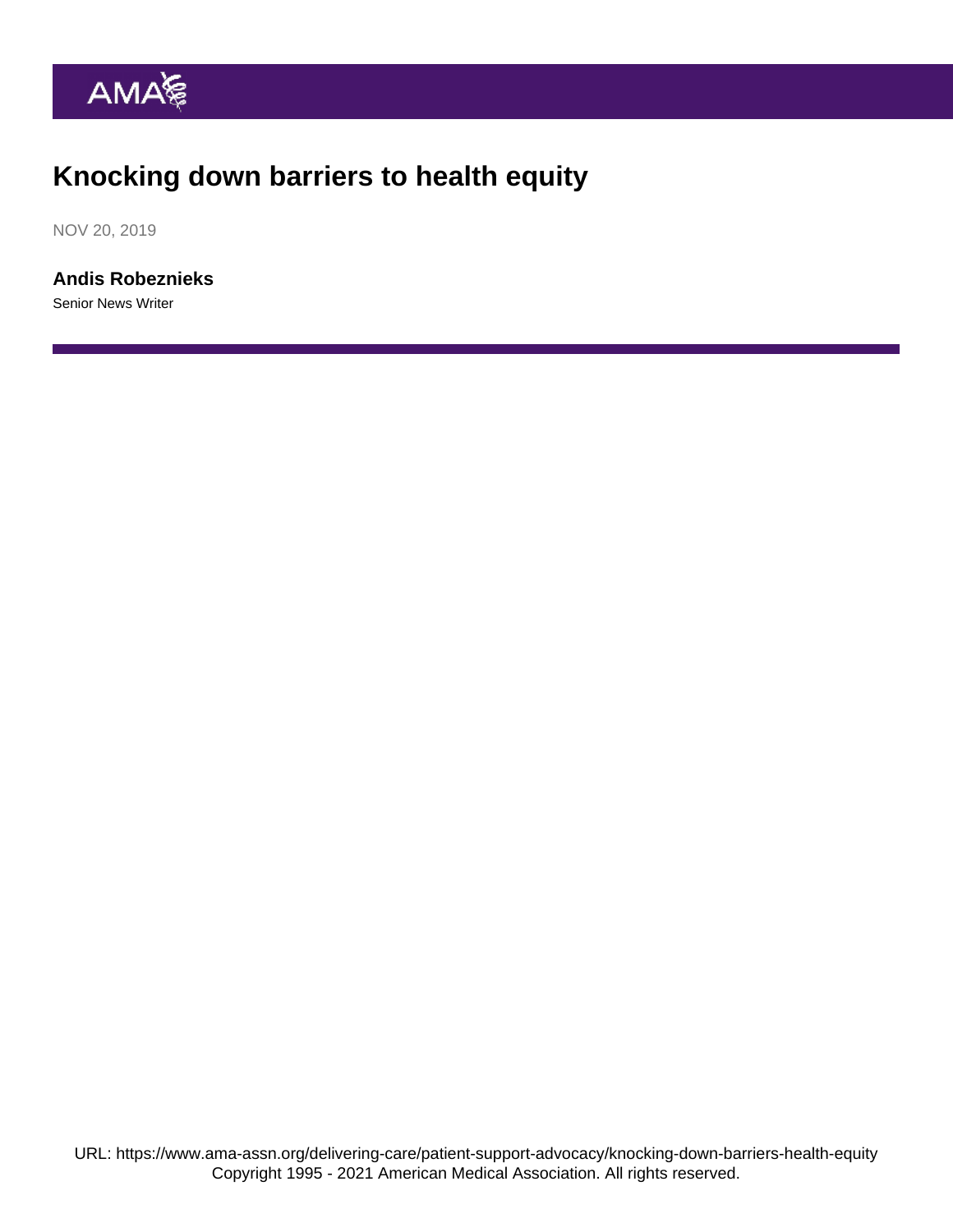URL: <https://www.ama-assn.org/delivering-care/patient-support-advocacy/knocking-down-barriers-health-equity> Copyright 1995 - 2021 American Medical Association. All rights reserved.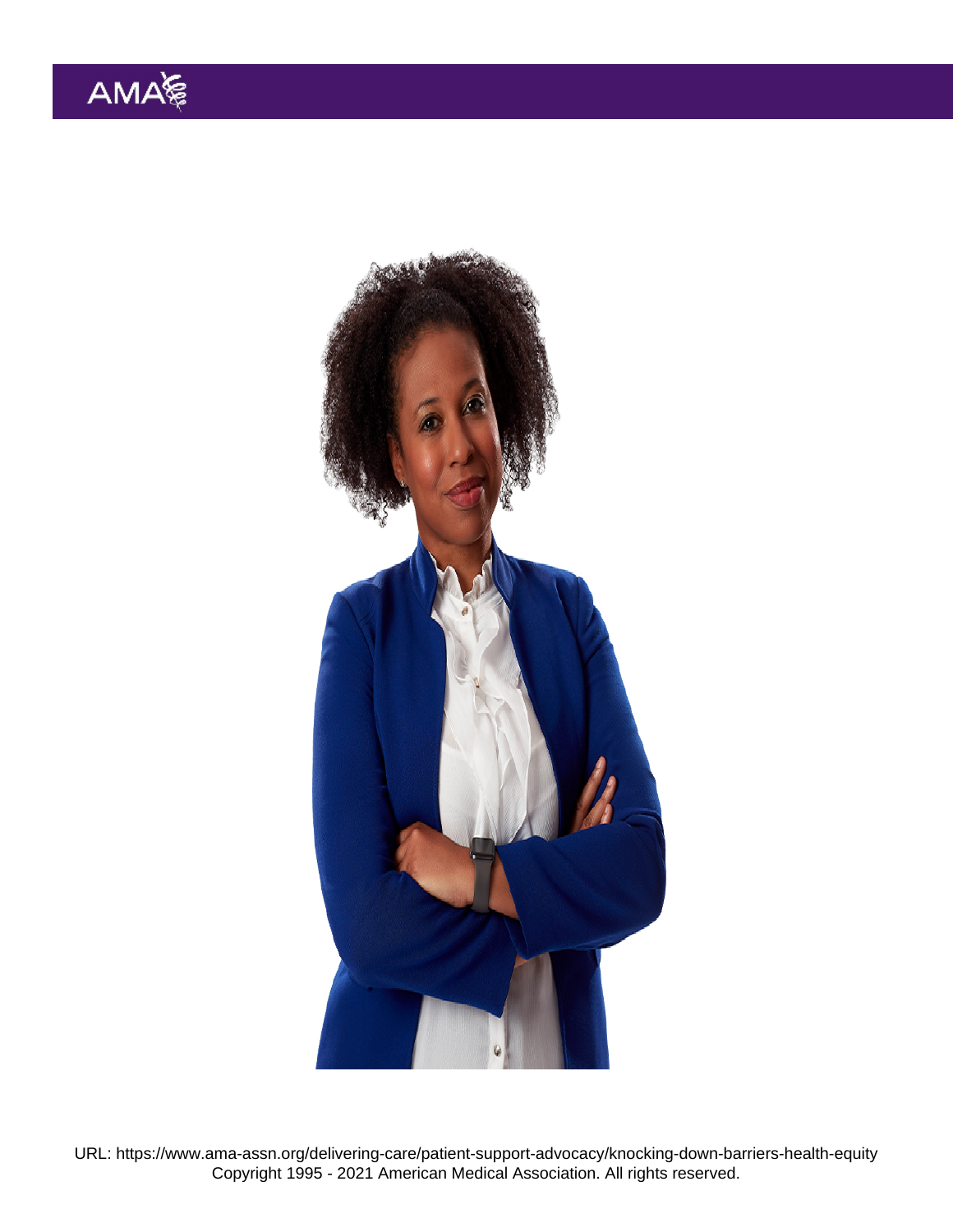The AMA's House of Delegates adopted policy that set "health equity"—defined as optimal health for all—as a goal for the U.S. health system, but the concepts of health equity and health equality can be tough to visualize.

Fortunately, artist Angus Maguire did just that for a Boston-based organization, the Interaction Institute for Social Change (IISC) with his widely shared cartoon showing three boys of different heights trying to watch a ballgame from behind a fence with each standing on a box.

The tallest doesn't need the box to see the game but just having one box to stand on is not enough for the shortest to look over the fence. But, since each kid has a box, that defines "equality."

In the illustration defining "equity," the tallest—who doesn't need a box—doesn't have one, the medium-sized boy has the one box he needs, and the shortest gets two, finally allowing him to see the game.

"I love that one," says Mary T. Bassett, MD, director of the Harvard School of Public Health's Francois-Xavier Bagnoud Center for Health and Human Rights. "An equal share does not always advance equity—which is an important point to make."

The cartoon was mentioned by AMA President Patrice A. Harris, MD, MA, in her "fireside chat" with AMA staff. The IISC reports that there are now hundreds of variations of the highly illustrative illustration—including one used by Aletha Maybank MD, MPH, who has taken on the task of leading the AMA's new Center for Health Equity.

In presentations, Dr. Maybank shows a third frame labeled "Reality," which shows the tallest boy standing on seven boxes and the shortest standing in a hole with his shoulders just above the ground. A fourth frame, used by Dr. Maybank and others, is labeled "Liberation." This one shows the view without a fence and all three figures standing on equal ground.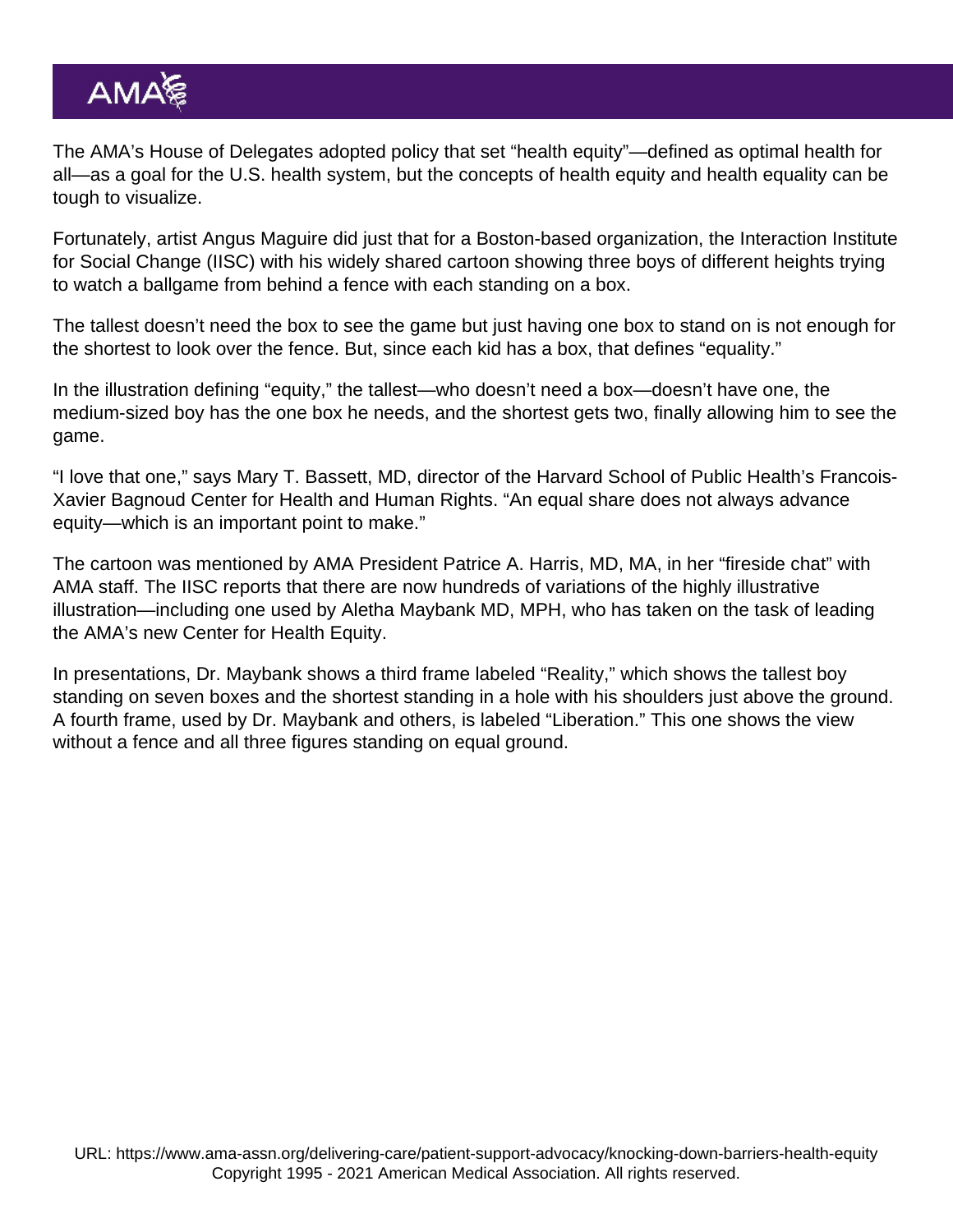Image "Reality, Equality, Equity, Liberation," courtesy Interaction Institute for Social Change ( [interactioninstitute.org](https://interactioninstitute.org/)), Artist: Angus Maguire [\(madewithangus.com](https://madewithangus.com/)), Facebook.

"The reality is that inequities are so great," Dr. Maybank says. "Our goal is to remove the structural barriers, so we have liberation."

Dr. Maybank has personal experience with the power a cartoon can have. She said she still gets recognized from a six-year-old video associated with "Doc McStuffins," a Disney character portraying a young African American girl who is the daughter of a physician and who runs a "clinic" for her stuffed animals and toys.

"This is my claim to fame for me with 4-year-olds—and their parents," Dr. Maybank said, adding that it's important for girls to have role models and real-life illustrations that show it is possible for them to become doctors. She's received letters from girls who say they want to be a doctor just like her.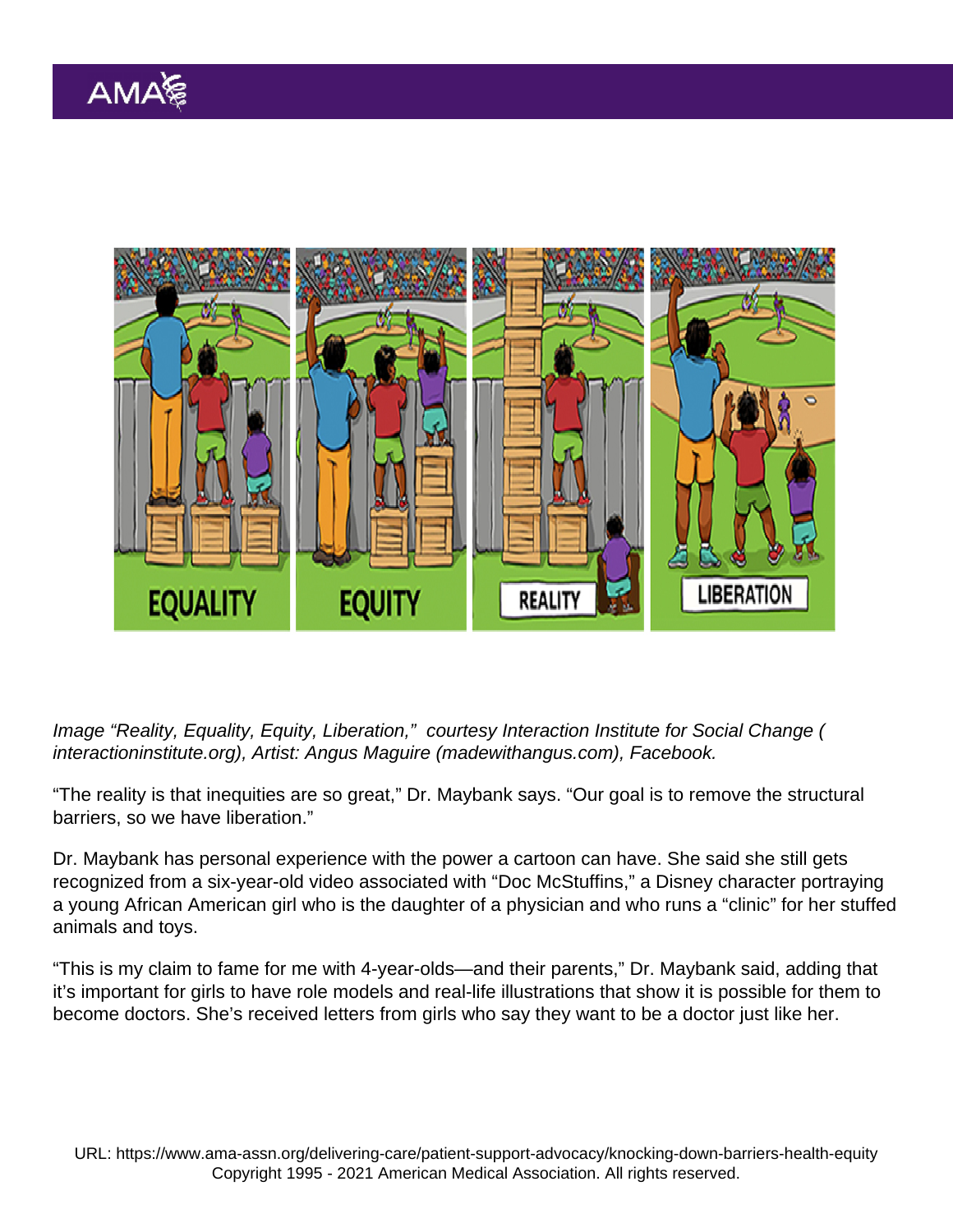"As former Surgeon General Dr. Joycelyn Elders said: 'You can't be what you don't see,'" Dr. Maybank says. "Those are the moments when you realize people are paying attention."

One person who was paying attention to Dr. Maybank was Harvard's Dr. Bassett, who served as New York City Department of Health and Mental Hygiene deputy commissioner from 2002 to 2009 before being appointed commissioner in 2014. (She joined Harvard last year.)

In 2009, she lured Dr. Maybank from Long Island's Suffolk County—where she had launched the Department of Health Services' Office of Minority Health—to become medical director of the Brooklyn District Public Health Office. Then, in 2014, she appointed Dr. Maybank as the founding director of the city's Center for Health Equity.

"I was very young," Dr. Maybank says. "But Dr. Bassett brought me in and she believed in something beyond what was on paper at that time."

Dr. Bassett says she was impressed by Dr. Maybank's pediatrics and public health training and how she established the minority health office in Suffolk County while still a resident.

"To be honest, I didn't feel like I was taking a chance on her," Dr. Bassett says. "Although she was young, she was already accomplished and she had already displayed initiative and was willing to do whatever it takes to start doing something that's being done for the first time.

"She already was a national figure and I feel very proud that she has moved from New York City to a national role," Dr. Bassett adds.

## Persistent effort to remove obstacles

In his [address to delegates](https://www.ama-assn.org/house-delegates/annual-meeting/21st-century-medicine-must-tackle-health-inequity-ama-ceo) at the 2019 AMA Annual Meeting, AMA Executive Vice President and CEO James L. Madara, MD, described Dr. Maybank as "a prominent national figure in health equity." He said her first task would be to lead the planning phase of the AMA's health equity work, which he said will take time, patience and perseverance.

One manifestation of health inequity is that African Americans and patients from other marginalized communities have higher rates of chronic diseases, such as diabetes, asthma and hypertension, and are likelier to report only "fair" or "poor" overall health status.

"What has become clear is that the inequities that persist throughout health care present obstacles to achieving our goals," Dr. Madara said in his address. "As a nation, and as an association, we need to ensure that when solutions to improve health care are identified, that positive impacts are recognized by all—that one shared characteristic of such solutions is that they also bend toward health equity."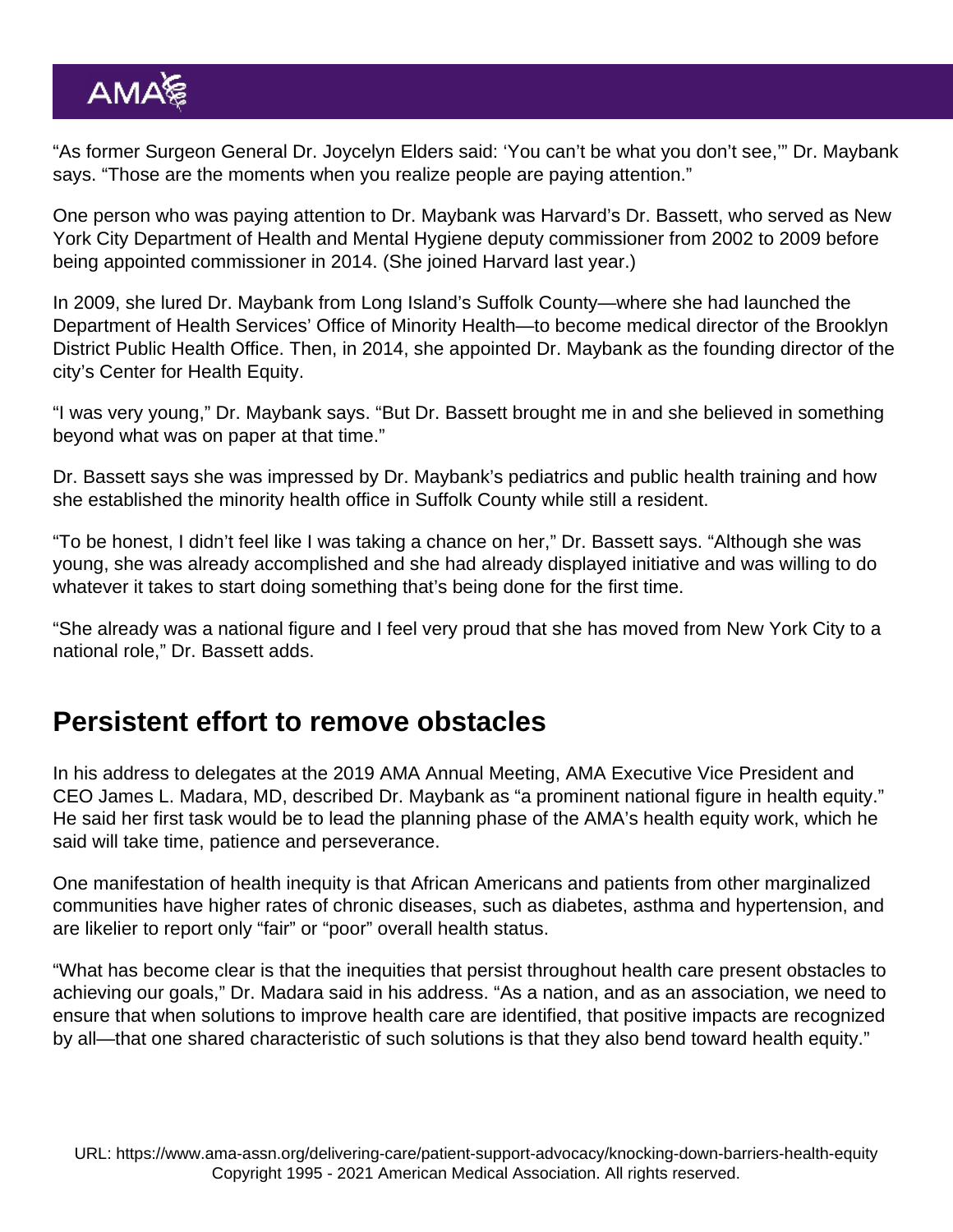Dr. Maybank says the experience of launching new health equity operations inside of established organizations has helped her develop a valuable skill set.

"I've had these unique opportunities to be an entrepreneur in the health equity and health disparities space within the context of institutions," she says. This has helped her learn political strategy, the need to "have an inside strategy to do the outside strategy," and the importance of transparency and being responsive.

"Because I wasn't an elected official, it gave me more room—or at least, I thought it did—to be transparent about things that didn't work and were not working to advance equity with community members who usually have some tension with government," she recalls.

Taking on a position in New York City that had never existed before took entrepreneurship, says Dr. Bassett, who adds that Dr. Maybank arrived with new people and new ideas.

"As part of a younger generation, she is much more media savvy about the uses of other forms of communication than our traditional subway advertisements," Dr. Bassett recalls. "First in Brooklyn and then citywide, they really did things that—as someone coming from another generation—I wouldn't have thought to do."

One example of that forward-thinking approach involved Dr. Maybank's team taking on childhood obesity and diabetes by highlighting the health hazards created by the empty calories contained in sugar-sweetened drinks. They rented a double-decker bus that played music and was decorated with banners saying "#SodaKills." The bus stopped in neighborhoods and T-shirts were given to kids with the intent of countering soft-drink company marketing.

"That was something that had never been thought of," Dr. Bassett says. "That was their charge in the health department—to take an entrepreneurial and innovative route, and she led that charge."

She adds that Dr. Maybank's work that may transfer to the AMA could be divided into four categories:

Internal reforms. This included the transformation of three local public health offices into "neighborhood health action" centers, and rebranding an internal education effort as the "Race to Justice."

"This included ensuring that all employees of the public health department—regardless of their role—be educated about health equity and the impact of racism on health," Dr. Bassett says, explaining that this included the effects of department hiring, contracts and budgeting.

"Every neighborhood a healthy neighborhood." This effort identified health disparities among neighborhoods, promoted healthier food and drink choices, and offered physical activities with street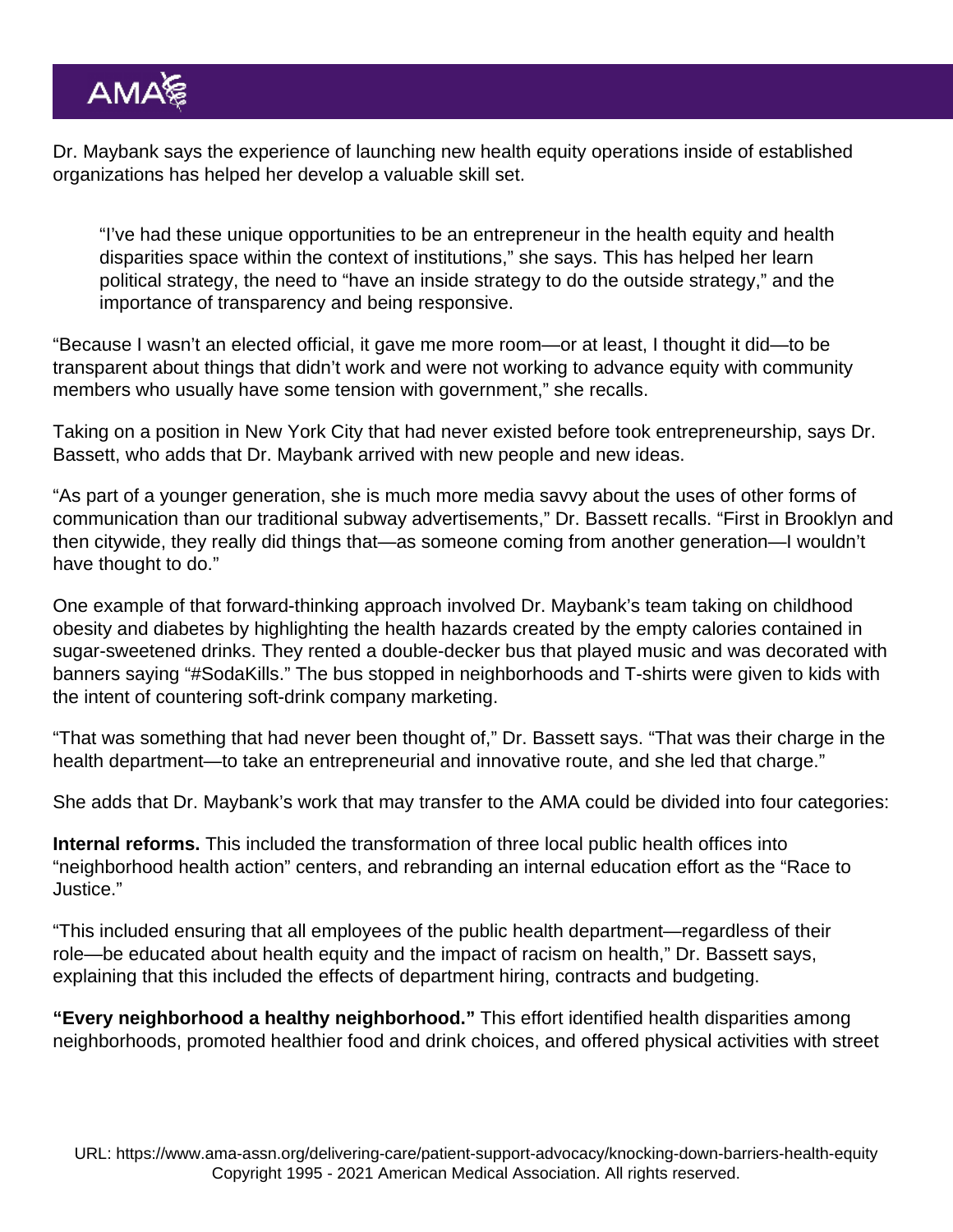dance parties, 5K runs, fitness classes and neighborhood bicycle tours.

Focus on using data and stories. People need to know the numbers but, often, what people respond to are the stories," Dr. Bassett says. She recalls one data-collection effort that led to a major paper on structural racism being published in The Lancet. Meanwhile, telling the stories behind maternal mortality rates bolstered support for using doulas. "Dr. Maybank was pivotal in promoting a doula program," Dr. Bassett says. The state Medicaid program launched a doula pilot program this year in Erie County.

Promoting community engagement. "That was a big transformation of the health department," Dr. Bassett says. "The health department used to say: 'We're the experts, we'll tell you what to do.' And that doesn't go over well in communities that have experienced bad treatment disproportionally."

"If she could do just some of this in her new role at the AMA, that'll be fabulous," Dr. Bassett says.

## Disconnects in care

Dr. Maybank earned her medical degree at Philadelphia's Temple University School of Medicine in 2000 and went on to train as a pediatrician—an experience that initially soured her on a health care career. She had studied public health as an undergrad at Johns Hopkins University and earning her master's in public health from Columbia University in 2006 helped rekindle her spirit and her interest in the healing arts.

What had discouraged her was the disconnect she saw between treating the patient's illness and attending to those social determinants that may be causing or exacerbating the problem.

"I was very disheartened—and amazed really—at how the medical culture told you that the social worker should take care of social issues related to the person's life and we shouldn't be bothered or worry about it as a physician," Dr. Maybank says. "But so much about pediatrics is about prevention. You can't prevent problems unless you have a sense of their context in somebody's life: where they live, where their parents work—if they work—and what do they have access to in terms of supporting wellness and health. All those things are very important."

She took a class in Native American health that taught her how health and humanity intersect—something that wasn't recognized in medical culture at the time.

"The experience in public health awakened me, excited me," Dr. Maybank says. "It was really affirming to me that, yeah, public health is what I wanted to do. It became pretty clear—but I did not anticipate it would be in government, but I'm glad it was."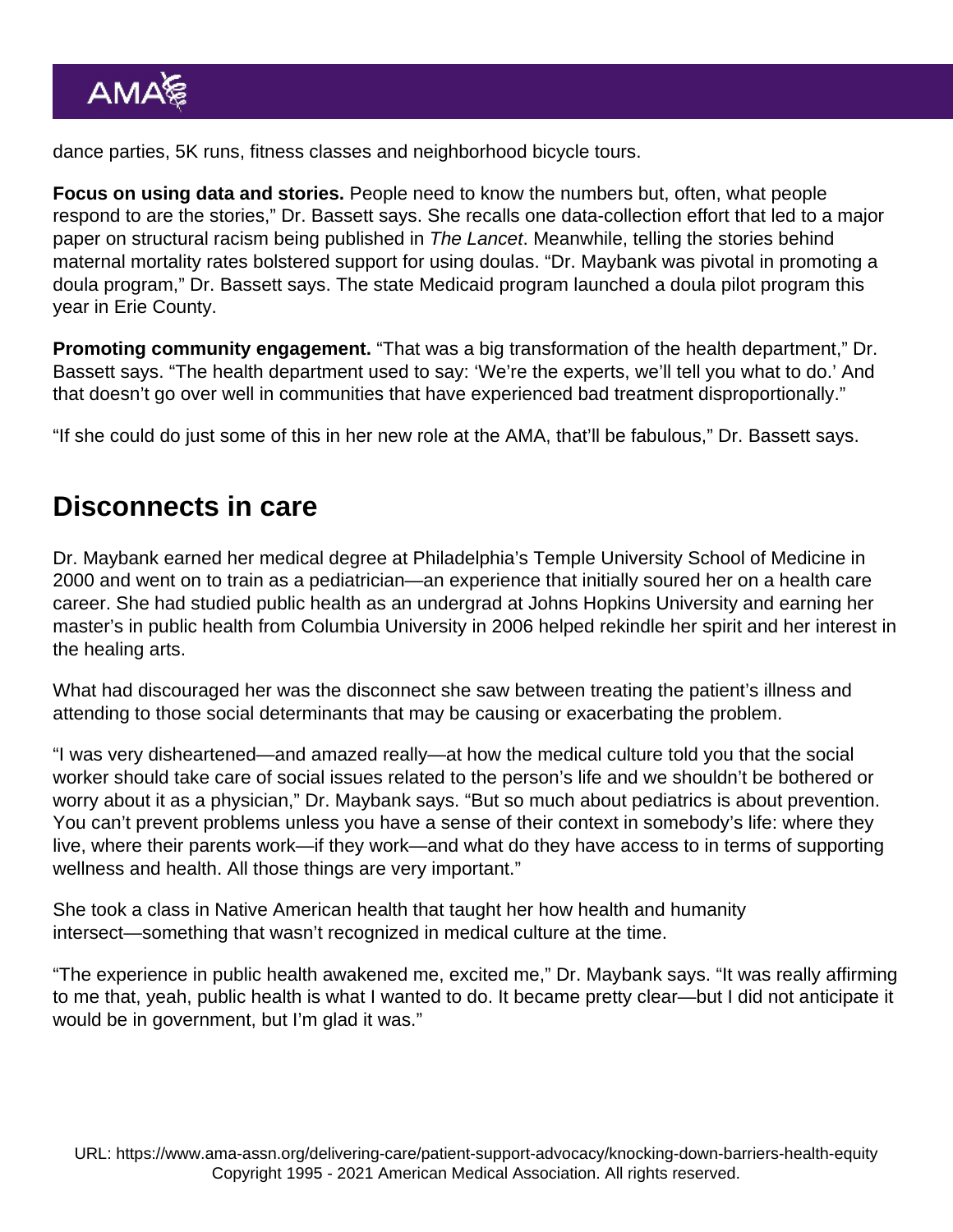Working with the county and city health departments offered practical, hands-on experiences. It also taught her about who has the power to make decisions, who influences those decisions and who doesn't have any power at all.

She also learned about the power of data, that the scientific community unjustly undervalues the "data of lived experiences," and the need to look at historical context.

Dr. Maybank recommends that AMA members read The Philadelphia Negro first published in 1899. The extensive survey of Philadelphia's 7th ward by W.E.B. DuBois, PhD.

DuBois' work addressed black Philadelphia's employment, housing, churches, crime and family composition and was ahead of its time in combining ethnography, survey methods, mapping and statistical analysis.

What it also did, Dr. Maybank says, was show how the common perception about the poor conditions that existed in black neighborhoods was wrong.

"We have to first say that there are inequities and explain why they exist," she says. "Why were the conditions where they lived worse than where white people lived? Before, people thought that blacks were responsible for their own bad condition. But DuBois demonstrated that where folks lived—and the disinvestment and lack of resources—created those differences."

The nation is on "a pathway to better understand why these differences exist," Dr. Maybank says, with another key publication being the report, Black and Minority Health, issued by Ronald Reagan's Health and Human Services Secretary Margaret Heckler in1985.

The report started the examination of why there is such disparity between black and white health and mortality rates. Despite this and much subsequent research on health disparities, the U.S. is one of only three countries where the maternal mortality rate is rising.

Dr. Harris [addressed this issue](https://www.ama-assn.org/delivering-care/population-care/inequities-maternal-mortality-must-be-attacked-head) before the U.S. House Ways & Means Committee this past spring, and she highlighted the following factors affecting black, Native American and Alaska Native women:

- Lack of insurance or inadequate coverage prior to, during and after pregnancy.
- Increased closures of maternity units in rural and urban communities.
- Lack of interprofessional teams trained in best practices.
- Structural determinants of health, such as public policies, laws and racism that produce inequities in the social determinants of health, such as education, employment, housing and transportation.
- Stress exacerbated by discrimination that can result in hypertension, heart disease and gestational diabetes during pregnancy.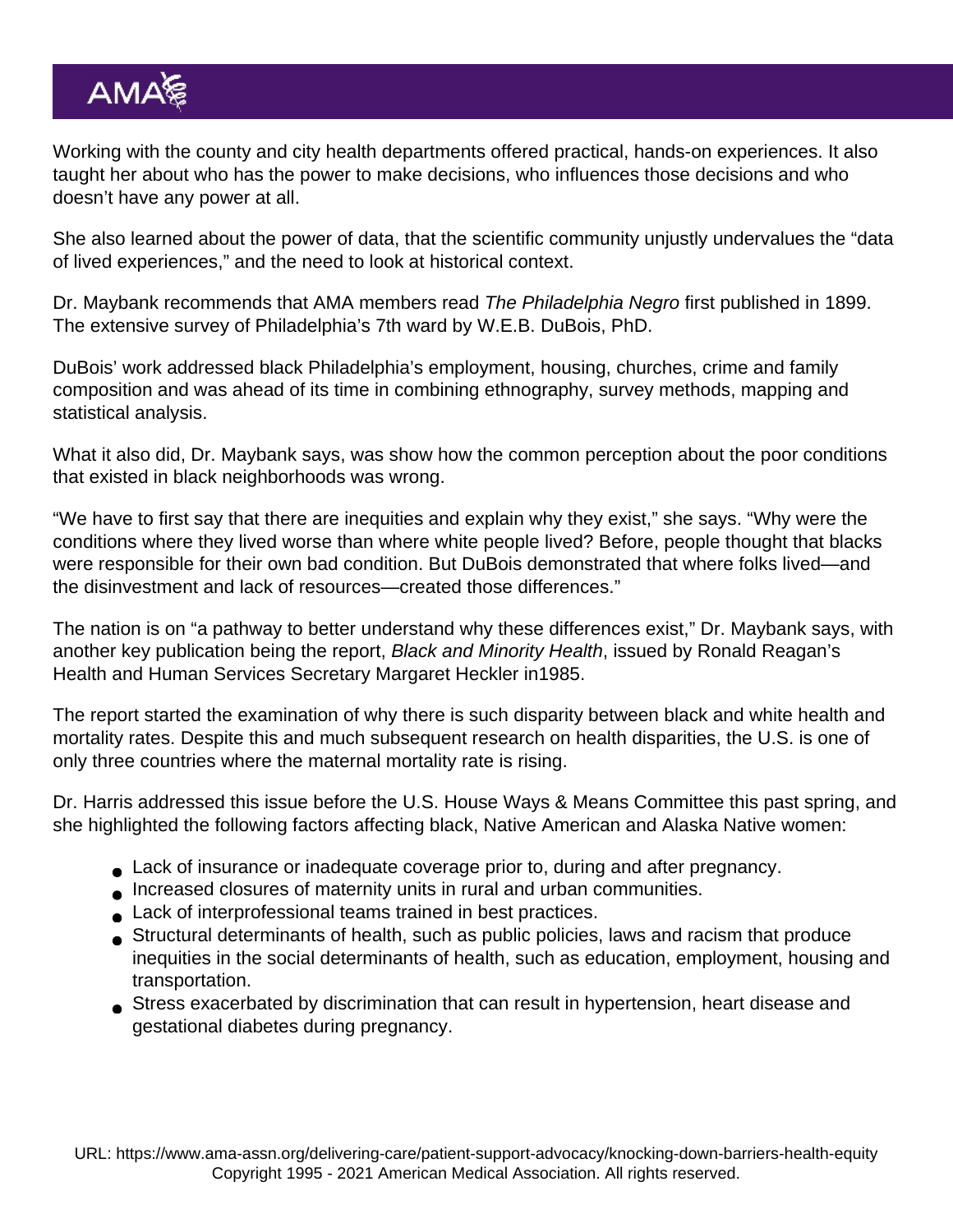Clinicians not listening to black women, resulting in missed warning signs and delayed diagnosis.

Dr. Maybank agrees.

"Women have been saying it for a long time. The data have been saying it for a long time," she said. "It was very clear that folks have not been paying attention. Maternal mortality is definitely a symbol and a signal that something is not right with the system of health care."

## Search for bright spots

The historical link to many of today's health inequities dictates that teaching will play a large role in Dr. Maybank's new position at the AMA as she works to educate staff and others about the context of today's disparities and why they are so hard to eradicate.

"The question will be how do you teach it so it resonates with folks and creates and spurs action among staff—and among all the folks we work with and our partners as well?" she asks, adding that she believes the strategy will have to be different in each institution and be dependent on the commitment of their leadership.

She said another task of the center will be to look at who in health care is being successful in working toward health equity with success defined as "naming and framing" issues and taking effective action that advances equity.

Right now, she is more familiar with local health departments, and she cites Los Angeles County and Seattle's King County as departments that are "operationalizing health equity."

In addition to adjusting to a new job, Dr. Maybank is also becoming accustomed to a new city, as she has moved from New York to Chicago. While she worries about how cold it may get this winter, the warm welcome she has received is encouraging.

"Chicago's been an activist city and there is a history of organizing here," Dr. Maybank says. "There's a health equity community here and people have reached out. Some I already know, many I didn't. So, personally and professionally, it's been a great expansion of my own network."

While Dr. Maybanks is adjusting to the new geography, she has the reassurance of knowing where the AMA stands. The creation of the Center for Health Equity was directed by the AMA House of Delegates as part of [sweeping policy on health equity](https://www.ama-assn.org/delivering-care/patient-support-advocacy/ama-puts-its-organizational-muster-behind-health-equity) adopted at the 2018 AMA Annual Meeting.